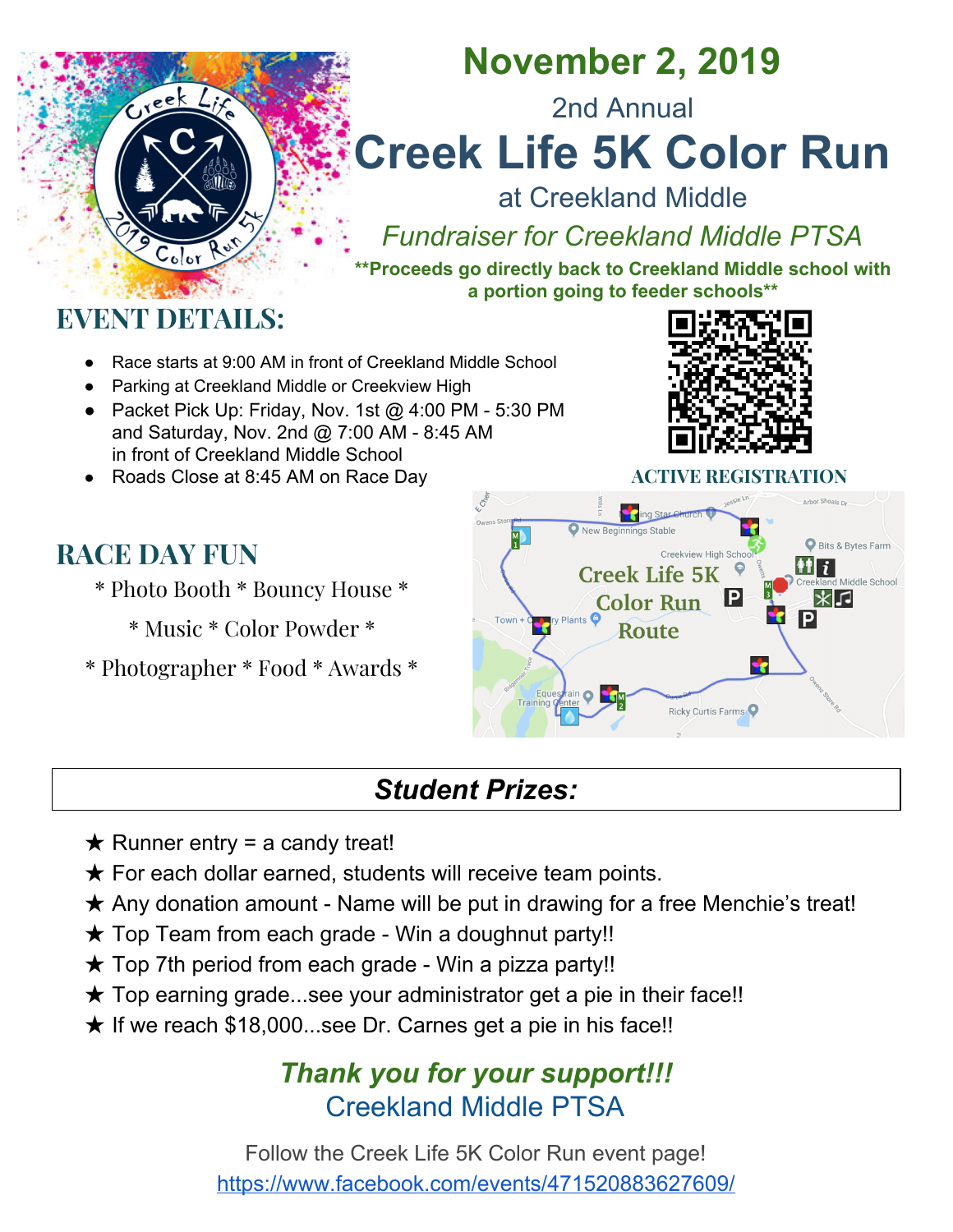### **November 2, 2019 - 9:00AM**

**Register today for the 2nd Annual Creek Life 5K Color Run at Creekland Middle!**

**Packet Pick Up – Friday, 11/1 @ 4:00 PM - 5:30 PM (front of school) Saturday, 11/2 @ 7:00 AM - 8:45 AM** *Roads Close at 8:45 AM on Race Day*

**Options: Color Runner/Walker (\$30 or \$35 after 10/19) - included t-shirt Ghost Runner/Donation (\$30) - optional t-shirt** (T-Shirt Sizes: YS, YM, YL**,** AS, AM, AL, AXL, A2XL)

Ĵ

**- Fundraiser for Creekland Middle PTSA -**

**Proceeds go directly back to Creekland MS with a portion going to the feeder schools.**

| $\Box$ Color Runner $\Box$ Ghost Runner                                                                               |                                                                                                |                                                                                                                                                                                                                                |                                       |  |
|-----------------------------------------------------------------------------------------------------------------------|------------------------------------------------------------------------------------------------|--------------------------------------------------------------------------------------------------------------------------------------------------------------------------------------------------------------------------------|---------------------------------------|--|
| Name:                                                                                                                 | Elem/Middle/High School:                                                                       |                                                                                                                                                                                                                                | CMS 7th Period Teacher:               |  |
| CMS Team: The CMS Team:                                                                                               | Email                                                                                          | Phone: The contract of the contract of the contract of the contract of the contract of the contract of the contract of the contract of the contract of the contract of the contract of the contract of the contract of the con | Gender: M / F                         |  |
|                                                                                                                       | Age on Race Day: ____ DOB: / / __/ ___ T-Shirt Size(circle): YS, YM, YL, AS, AM, AL, AXL, A2XL |                                                                                                                                                                                                                                | <b>No Shirt Wanted</b>                |  |
|                                                                                                                       | I have read the waiver provided and agree to all conditions.                                   |                                                                                                                                                                                                                                |                                       |  |
| $\langle N_{\alpha}(\alpha) \alpha\rangle\langle\alpha $ and $\langle N_{\alpha}(\alpha) \alpha\rangle\langle\alpha $ |                                                                                                |                                                                                                                                                                                                                                | ž MZ <i>©/4/4/4\4\4/4/4/4\4V4/4/4</i> |  |
|                                                                                                                       |                                                                                                |                                                                                                                                                                                                                                |                                       |  |

#### **\*\*\*Register additional runners on the back of the page\*\*\***

#### **Waiver -** *Each participant must read and sign in agreement to all conditions.*

In consideration of my registration for and participation in CMS's Color Run, or such other rescheduled date (the "Event"), I accept any and all risks of participation and agree to release, discharge, hold harmless and indemnify (and covenant and agree not to sue) Creekland Middle School or the Cherokee County School District, all Event sponsors, the venue, and all officers, directors, and members of said organizations, their respective employees, agents, licensees, designees and any other individuals who are in any way associated with this Event including volunteers (collectively, the "Released Parties"),on behalf of myself and my heirs from any and all liability, claims, demands, and/or actions, which are related to, arise out of, or in any way connected with my participation in this Event, whether caused by the negligence of the Released Parties or not. I acknowledge that I am in proper physical condition to be present at the Event and participate in any and all activities therein and that my participation in this Event is completely voluntary. I understand and acknowledge that the Event will be held on uneven terrain, over public roads and through facilities that may be open to the public during the Event. I knowingly and voluntarily accept and assume responsibility for any risks and dangers that could arise out of, or occur during, my presence at and participation in the Event and will comply with any and all on-site directions, guidelines and rules of conduct at the Event. I understand that if the Event is canceled because of circumstances beyond the control of the Event committee and sponsors, including but not limited to hazardous weather conditions or government ban, my entry fee will not be refunded.

I hereby grant the Released Parties permission to film me, take photographs, videotape and otherwise record me, along with my name, likeness, andimage (collectively, "Recordings"), all of which may be used, and to copyright and/or use and/or publish the Recordings in whole or in part, as well as any and all other materials that may include the Recordings, in conjunction with my own or fictitious name, in any media now or hereinafter existing, including without limitation any and all television, Internet and/or paid media, including third party websites and social networking sites, for any purpose whatever, throughout the world, in perpetuity, without further compensation or notification to me, except where prohibited by law.

#### *Parent name and signature required for participants under 18 years of age.*

|                                                 | Signature: <u>Contact Communications</u> Contact Contact Contact Contact Contact Contact Contact Contact Contact Contact Contact Contact Contact Contact Contact Contact Contact Contact Contact Contact Contact Contact Contact Co |  |
|-------------------------------------------------|-------------------------------------------------------------------------------------------------------------------------------------------------------------------------------------------------------------------------------------|--|
| Emergency Contact: Emergency Contact:           |                                                                                                                                                                                                                                     |  |
| Number of Runners: $x $30/$35 = $$              | <b>■ Additional Donation \$</b>                                                                                                                                                                                                     |  |
| Total Amount Included \$                        | (Cash Check )                                                                                                                                                                                                                       |  |
| <b>Make checks payable to Creekland MS PTSA</b> |                                                                                                                                                                                                                                     |  |
|                                                 | Follow Creek Life 5K Color Run event page! https://www.facebook.com/events/471520883627609/                                                                                                                                         |  |